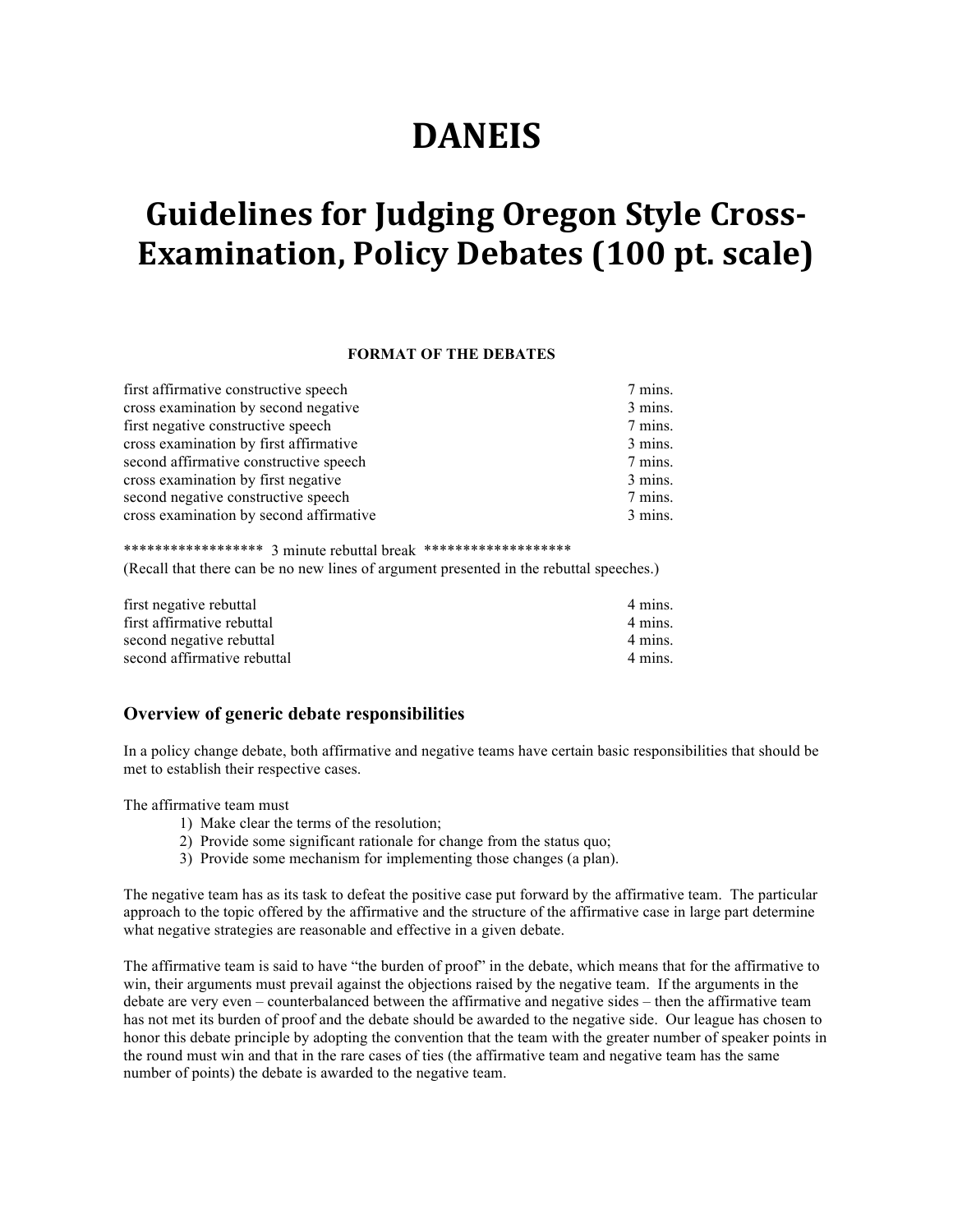## **Approaches to structuring affirmative and negative arguments in a policy change debate.**

Judges should be very sensitive to the fact that both good and bad arguments can be structured in a variety of different ways. While some argument structures are, perhaps, more common than others, a judge should not presume that the common approach is the only acceptable approach. If an affirmative argument is structured and organized in way which makes sense and can be followed and where it meets the obligation of successfully advocating for a policy, then it is a legitimate affirmative approach.

### **Generic affirmative responsibilities:**

**1)** The affirmative should define (make clear) the terms of the resolution in a way which allows for a clear and fair debate.

2) The affirmative then must justify the adoption of the policy change proposed in the resolution by showing that the change is desirable from:

a) necessity (meets a need or solves a harm),

b) comparative advantage, or

c) the likely attainment of worthwhile goals.

3) The affirmative should propose a plan which is topical (in keeping with the resolution as defined) and show that the adoption of the plan attains the desired result without introducing any significant disadvantages.

**Needs case**: If the affirmative case structure is "needs" based then typically the first affirmative speaker spends most of his/her time establishing that there are "needs" or "harms" in the status quo (the world as it exists without the implementation of the plan) which are significant and must be addressed. Toward the end of the first speech or toward the beginning of the second affirmative constructive a plan would be introduced which should meet the need that had been documented.

**Comparative advantage case**: The affirmative does not need to show that there are problems which are so grave in the status quo that action must be taken, rather the affirmative begins by proposing a particular policy change (a plan) and argue that it should be adopted because it offers a comparative advantage over the status quo or over any modifications of the status quo or counter plan proposed by the negative. The details of the plan are central in this approach. In this approach a detailed plan is given near the beginning of the first affirmative speech and the rest of the debate concerns arguments that the plan proposed by the affirmative actually offers a significant advantage over the status quo (with possible minor modifications) or over an alternative plan proposed by the negative side which would itself be claimed to have comparative advantages.

**Goals case**: In a goals case the affirmative argues that any consideration of the arguments and issues in the debate should be made in the context of certain worthwhile and likely attainable goals. The goals are presented and argued to be significant and worthy. A plan is then presented which should be consistent with the goals and should aid in the attainment of those goals. Here the case for change is based on working toward worthwhile and attainable goals rather than on solving compelling needs or harms. To be defeat the case a negative either must show that the goals are not worthy or are unattainable, or that they are subordinate to and in conflict with other goals which are articulated by the negative, or finally that the proposed plan is not consistent with the goals.

**Plan Advantages:** In the comparative advantage case the key argument for the plan is that it offers advantages. However, in the needs and goals cases, "advantage" arguments are additional, supplementary arguments that an affirmative team can claim follow from the adoption of their particular plan and so offer bonus rationales beyond the primary purpose of the plan which is to meet the established need or work for the attainment of worthwhile goals.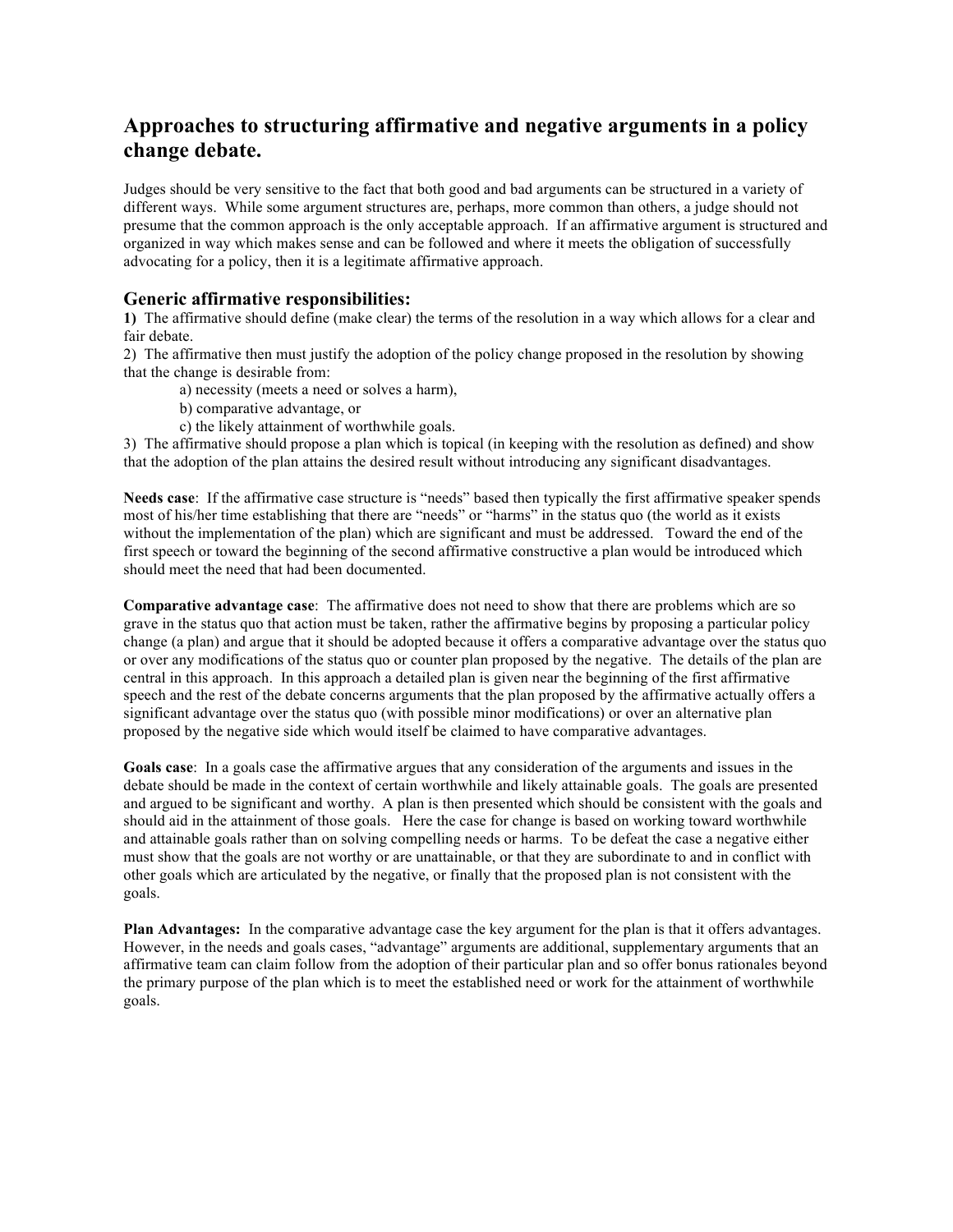## **Generic Negative Responsibilities:**

The negative must show that the affirmative case is flawed or undesirable. Typically, a negative team may show this in any of four ways:

1) Attacks on the rationale for change:

1a) There is no necessity for a change (the harms aren't that great nor the alleged needs that compelling), but even if they were, the change proposed by the affirmative would not be practical, even if it were, it would not meet the alleged need, or secure the advantages or help to attain the goals; or even if it did, its adoption would necessarily entail significant disadvantages.

1b) The goals (against an affirmative goals case) are not worthy or significant, or there are other goals which both supercede and are in some conflict with those proposed by the affirmative. To defeat a goals case the negative should show either that the goals are not worthy (not worth achieving or striving for), are hopelessly unattainable, or are not as significant as and yet are in conflict with other (more worthwhile) goals which the negative should then articulate.

2) The status quo with possible minor modifications is better (or at least no worse) than the change proposed by the affirmative.

3) A change different from any stated or implied in the resolution would provide a better solution, secure greater advantages or more effectively attain the affirmative's stated goals, than the proposal advanced by the affirmatives. This approach involves a counter plan that should be introduced from the beginning of the negative case, if used. The negative team then assumes the burden of proof (though we maintain our convention of ties going to the negative).

4) Plan attacks:

A) The affirmative plan does not meet the terms of the resolution (is off the topic).

B) The affirmative plan does not meet the need nor help to attain the goal(s) – the plan doesn't solve the problem or help attain the goal

C) The affirmative plan introduces significant disadvantages (which among other things could include a poor cost-benefit ratio).

D) The affirmative either offers no plan (a real problem for the aff.) or offers one that is so vague that it is impossible to determine its potential effectiveness or problems.

## **Debate Protocol for cross-ex and rebuttal periods:**

**Cross-ex:** During cross-examination debaters will try to expose weakness of their opponents arguments, or gaps in their opponent's command of relevant facts or will try to "set up" a powerful argument to be exploited in an upcoming speech. The cross-examination can be a lively exchange but should always be a courteous one. While the person conducting the cross-examination has the right to ask for brevity they do not have the absolute right to demand a simple "yes or no" answer to a complex question. It shows very poor use of the cross-examination period on the part of the questioner if the opponent manages to switch roles during the cross-examination and begin to ask and get responses instead of just answering. One has the right to establish one's role as the sole questioner during the period. When 3 minutes is up, no more questions can be asked, the responder, however, can briefly finish his/her answer.

**Rebuttal:** The rebuttal period is for analyzing and summarizing the analysis and arguments that took place during the constructive period (including cross-ex) of the debate. There should be no new lines of argument developed during the rebuttal period. While occasional pieces of evidence may be read for the first time in rebuttal it must be evidence for arguments which had already been developed and supported during the constructive periods (or evidence specifically requested by the opponents). A good rebuttal will give some context to the major arguments and analyze the key points of clash between the two teams - it is not terribly effective to merely repeat the original outline of the constructive argument with no recognition as to which arguments became "key players" in the specific debate at hand. The final analysis should explain why one side had the more compelling arguments.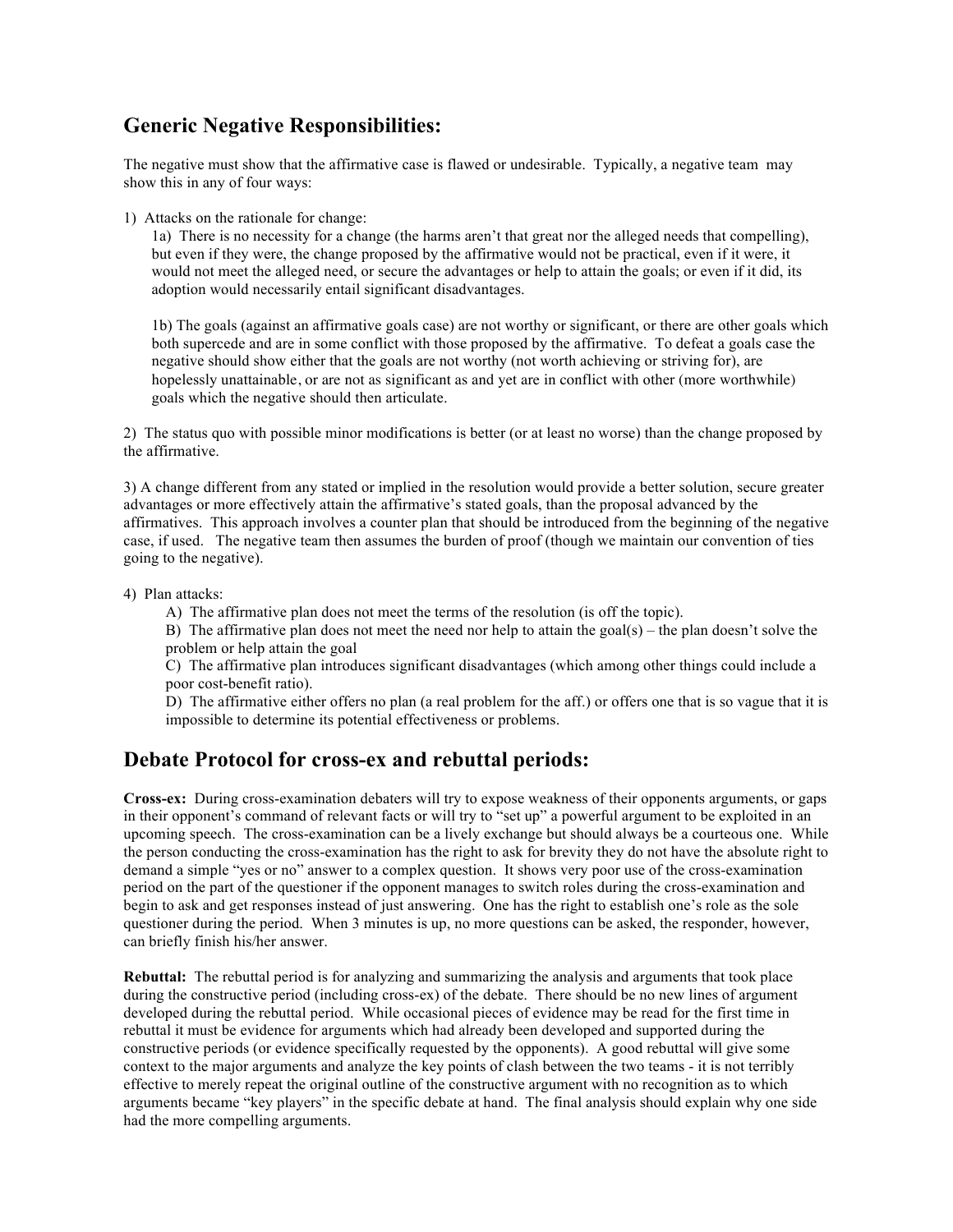### **BALLOT INSTRUCTIONS FOR JUDGES (including a description of each of the 6 categories):**

**When filling in the ballot please be sure to indicate the round (1st, 2nd, 3rd) and the division (Adv. or Nov.). Use the team code (e.g. 5A) for the team and be sure to fill in the names of the debaters so that we are scoring accurately in the tabulation room. Judges should not ask debaters what school they are from.**

Judges will give a qualitative assessment for each speaker in each of the six categories: Organization, Analysis, Logic, Evidence, Refutation and Delivery. The qualitative assessments (Weak, Needs Improvement, Fair, Good, Very Good, Excellent) are designed to help the debater identify his or her strengths or weaknesses in the round. An overall score from 70 to 100 is assigned to each debater that should loosely correspond to the qualitative assessments given in the round. The team with the higher combined overall score in the round must win the debate (a tie point total would go to the negative). Most judges in our league first determine in their mind which team won the debate and then make sure that the point totals correspond to their overall impression of the debate. The winning team will have the higher point total, except in the case of a point total tie where the win goes to the negative (reflecting the piece of debate theory which states that the affirmative has the "burden of proof").

While it is important to give honest feedback we don't want to be too discouraging to those who are just starting out. An average score would range somewhere from 80 to 84. Scores in the low 70's should be rare for exceptionally weak performances. Scores in the mid to high 90's would similarly be very rare for exceptionally strong performances. . Please note that the performance expectations in the novice division will be lower, but the scoring should be adjusted to reflect that so that an average novice debater is also scoring between 80 and 84 points (though the performance may not be as polished as the advanced debater in that range).

The following descriptors may be helpful in scoring the individual debaters.

70-74: A weak performance. Probably significantly under time, with little development of the case, poor evidence and little effort to have direct clash;

75-79: A flawed performance with poor organization and lots of repetitions. The links between evidence and arguments are not well established and the delivery may not be particularly smooth.

80-84: An average performance. The debater shows reasonably good analysis of the topic and makes an effort to support his or her claims with appropriate evidence. The organization may break down a bit and while there is some effective clash, the debater may not have properly identified the crux of the debate and to give emphasis to the issues that deserved greatest emphasis in the round. The speaking style is reasonably smooth even if not exceptionally moving or persuasive.

85-89 An accomplished debater. The debater exhibited fine form in virtually all facets of debate, including signposting the arguments, responding appropriately to the key arguments of his or her opponent, effectively integrating evidence into the argument and identifying and giving special emphasis to the key points of clash in the round. The delivery is smooth and easy to follow.

90-94 An outstanding performance on every level. Likely to be in the running for an award. The debater shows excellent command of subtleties involved in the resolution (outstanding analysis), very effective organization, keeps track of all the key arguments and brings helpful clarity to the crux of the debate in the particular round. The speaking style is not only smooth, but persuasive with some rhetorical flourish.

Above 94: An exceptionally rare performance that manifests the highest levels of debate skill in all key categories and delivered with great clarity and persuasiveness.

**RANKS:** We also ask that the judge rank each speaker in the round from 1<sup>st</sup> (for the top speaker in the room) through 4<sup>th</sup>. Ranks are used to break possible ties in speaker points when assigning awards at the end of day.

**Judges should write some helpful comments for each of the debaters and finally should give a very brief "Reason for Decision" in the appropriate spot toward the bottom of the ballot**.